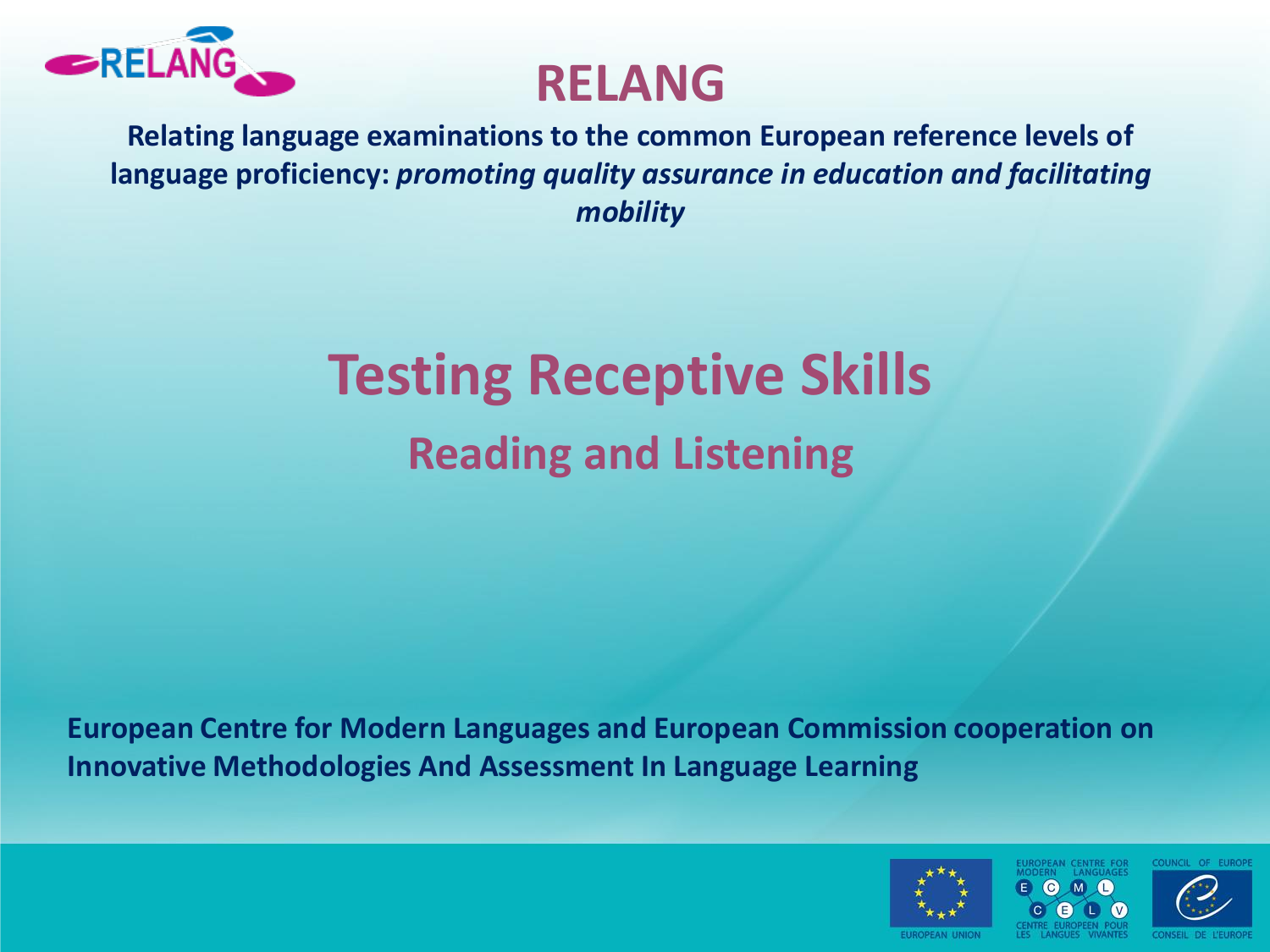

### **Introduction: Tasks and items**

- Test composed of a certain number of *tasks*.
- Tasks composed of
	- instructions
	- texts
	- candidates' answers based on different item types,
- Tasks assessed using *marking grid/rating scale.*
- Test developers to have clear idea about:
	- aim of task
	- reason why it has been chosen
	- skills it refers to

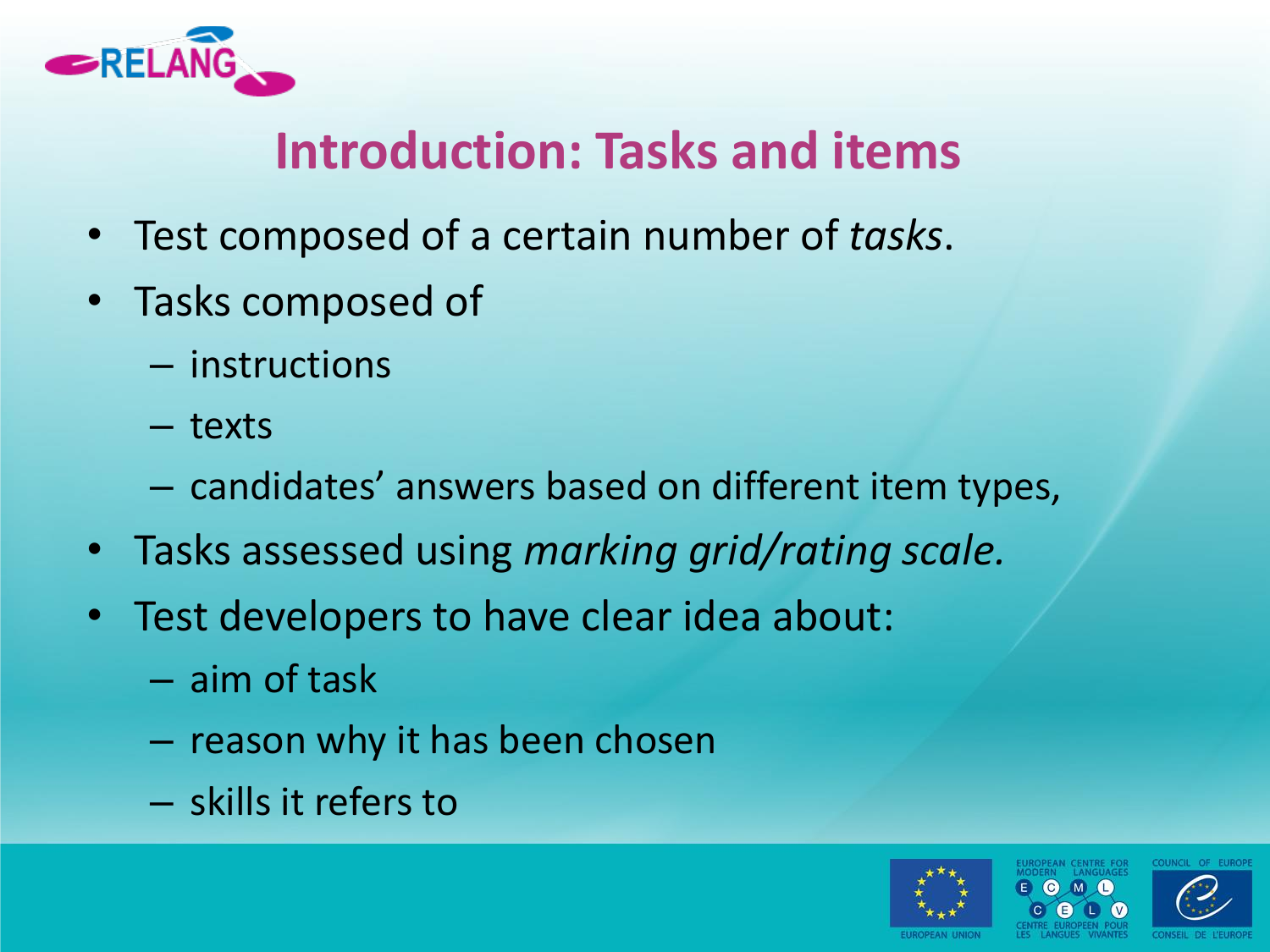

### **Quality criteria**

- **Relevance**
- Level
- Specificity
- Objectivity
- Acceptability
- **Transparency**
- Efficiency
- Correct Language use
- Lay-out

Criteria contribute to validity and reliability of test.



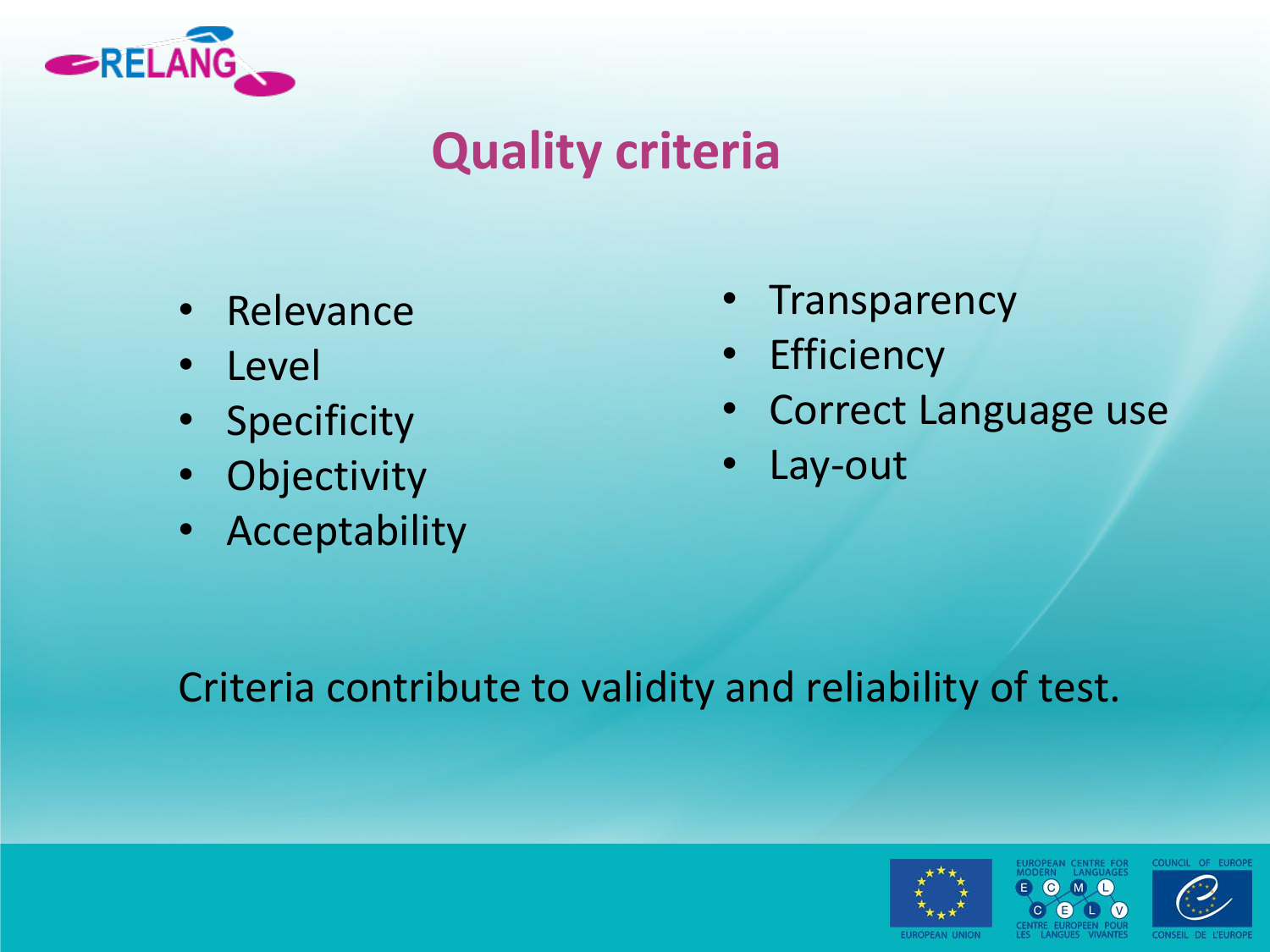

### **Relevance**

- Does item address intended knowledge or skill?
- Does item not test other knowledge and abilities (e.g. general intelligence, reading in a listening test, grammar in a reading test)?

- Use test matrix (test grid)
- Relate questions to purpose of the test
- Make items recognizable for candidate



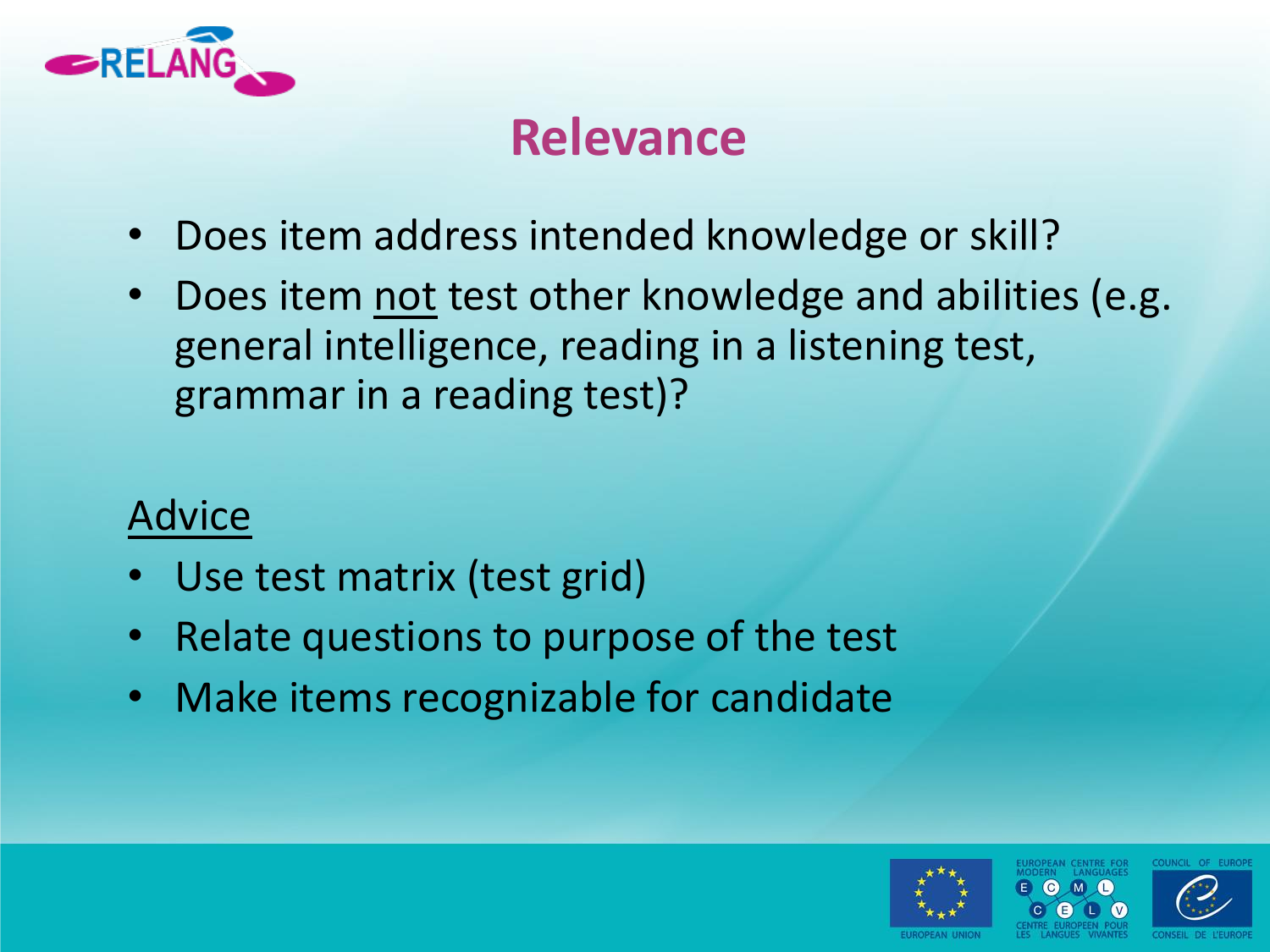

# **(CEFR-)Level**

- Are text and question indicative of intended (CEFR-) level?
- Does question distinguish those who know from those who do not?
- What type of behaviour is addressed (reproduction, production, etc.)?

- Make experts work in a team
- Assign screeners
- Avoid manipulation of wording to influence level of difficulty
- Avoid unnecessary information
- Use data analysis (through pretesting and afterwards)



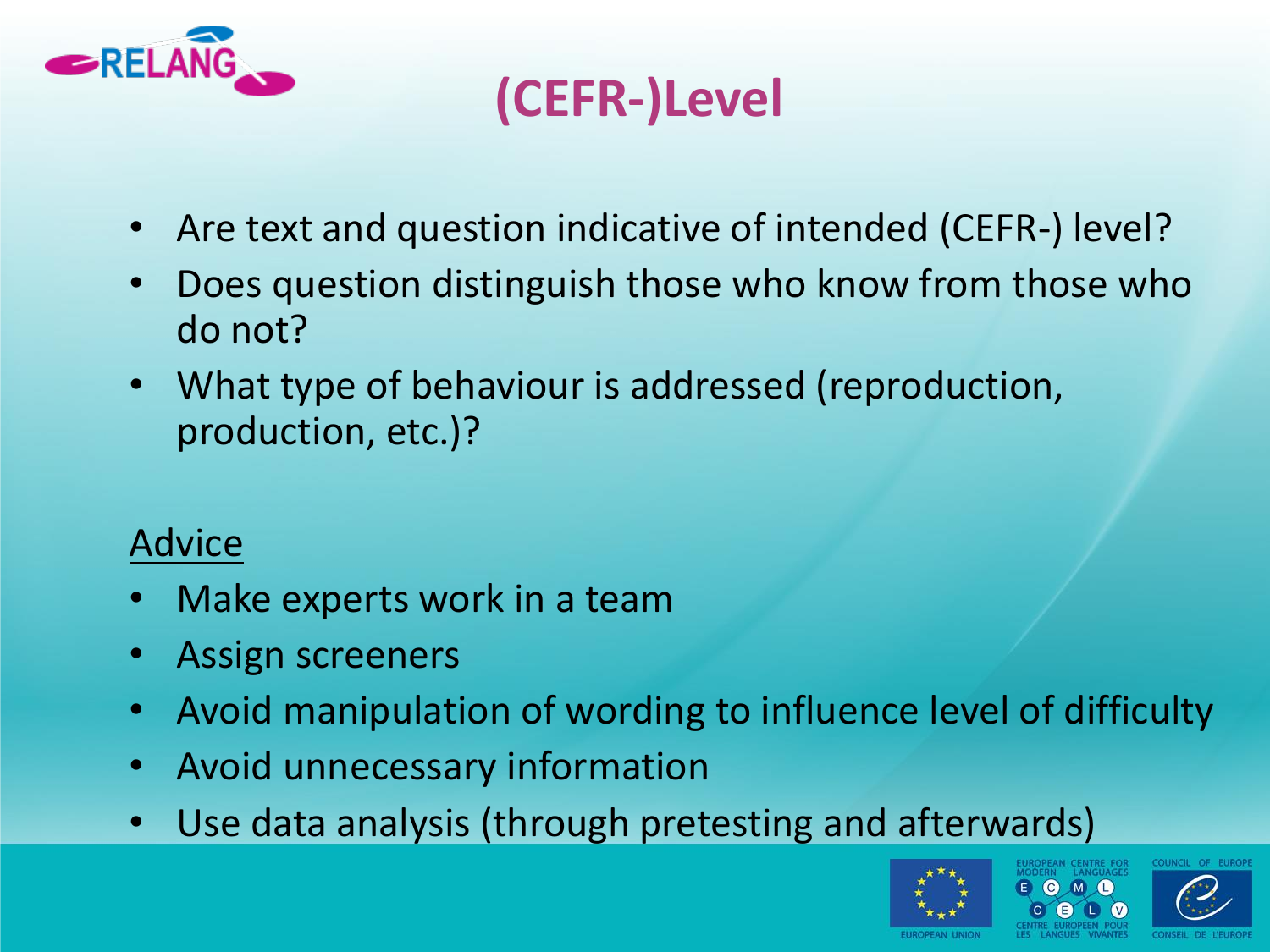

# **Specificity**

- Can the item only be answered by those who have learned for the test?
- Are there no unintended hints (test-wiseness)?

- Avoid use of extreme words (e.g. always, never)
- Avoid visual characteristics giving unintended information (e.g. long options)
- Be consistent in ordering of options (alphabetical, chronological, size)

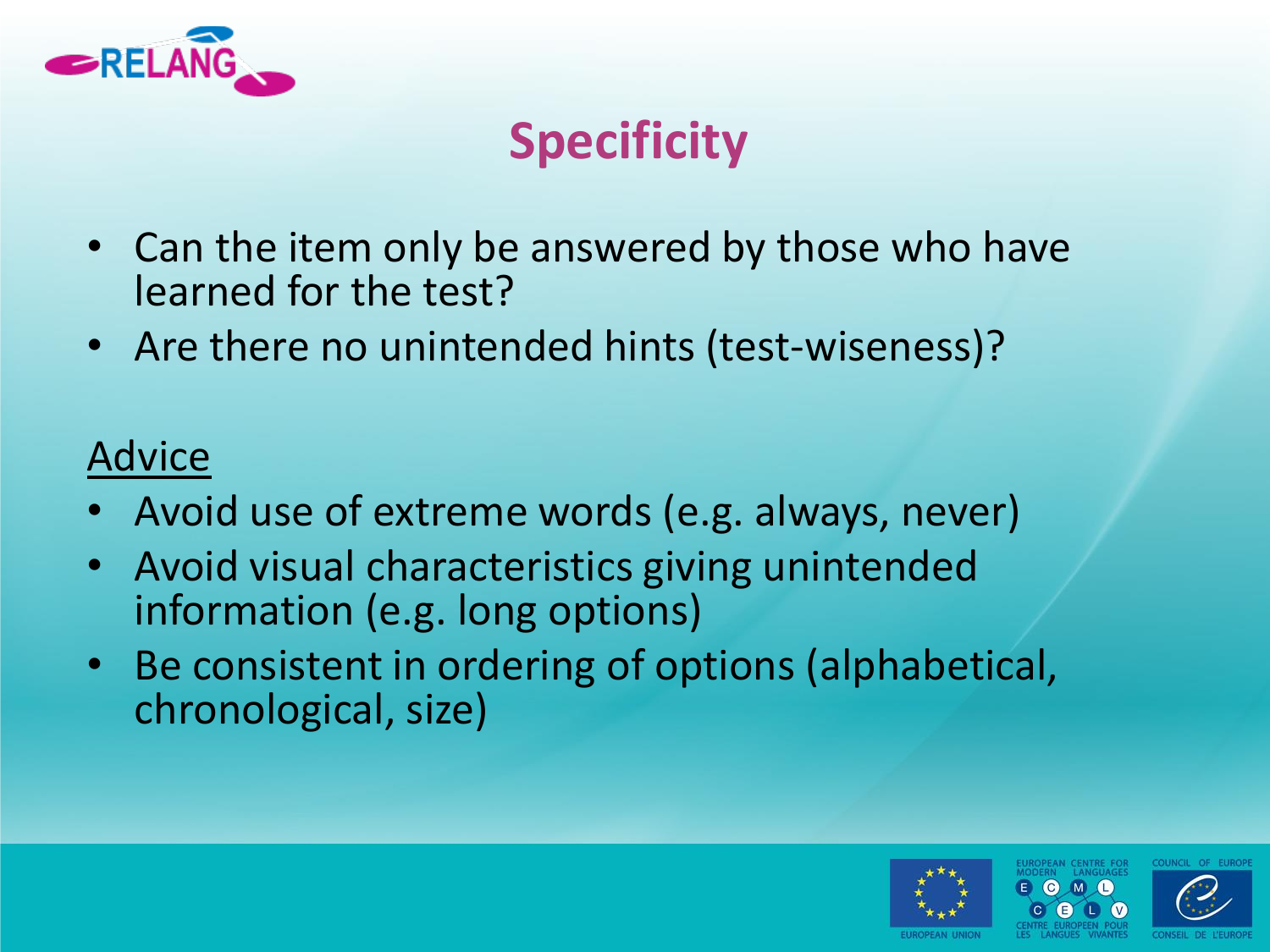

# **Objectivity**

• Do different experts agree on correct answer?

- Use written tests
- Organize discussion among experts
- Organise extensive screening
- Avoid bias (gender, culture, experience, attitudes)
- Do not ask candidates for their opinions
- Develop marking schemes



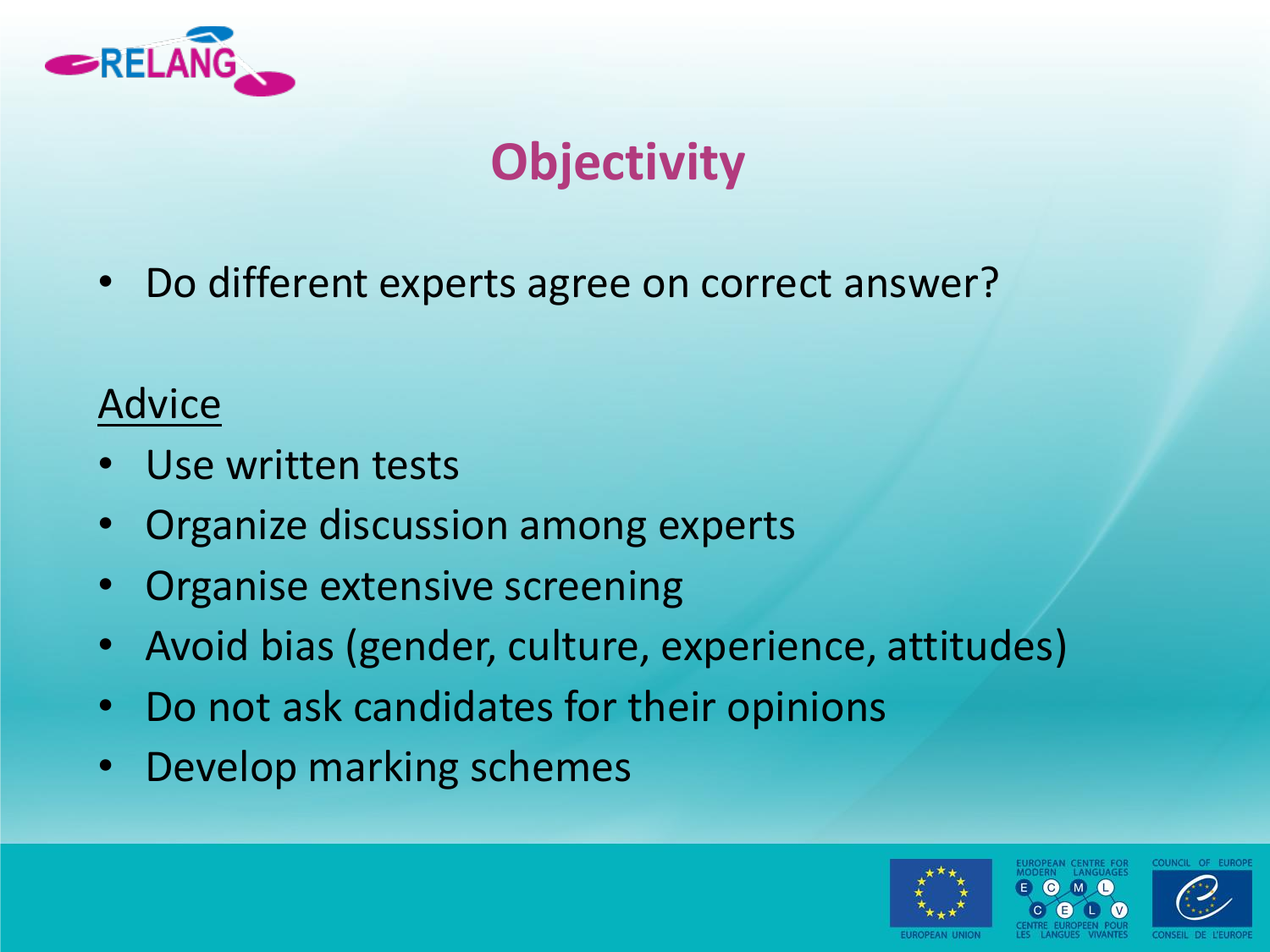

### **Acceptability**

- Does introduction give sufficient information?
- Is it clear what a candidate must do (instructions)?
- Is item not a catch question?
- Is item not extremely difficult or extremely easy?

### Advice

Use instructions for item writers



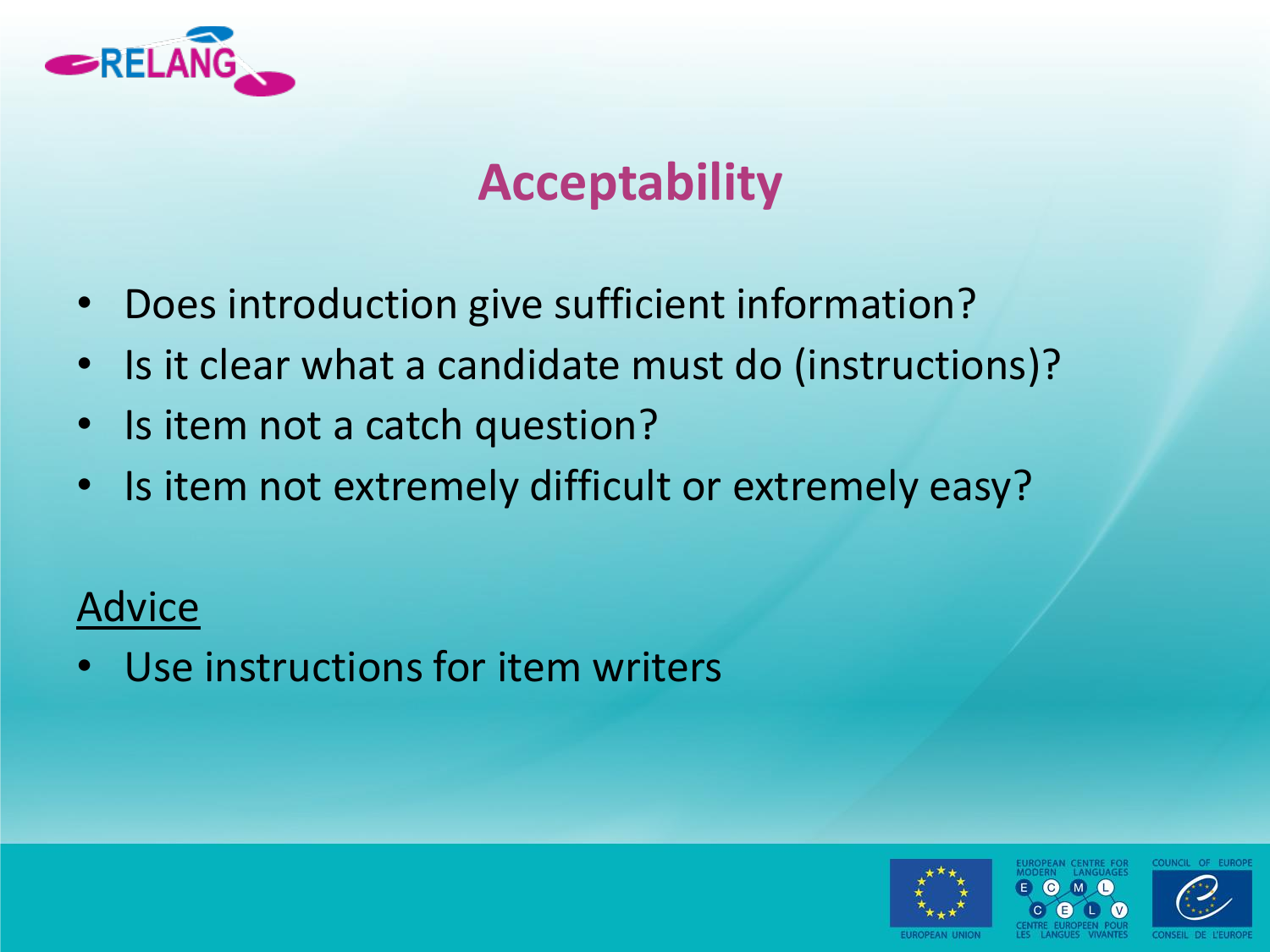

### **Transparency**

- Does candidate know how many answers, details or arguments are expected?
- Does item relate to what candidates expect (syllabus, preparatory work)?
- Do candidates know maximum score for each item?
- Is item format known to the candidates?

- Use clear instructions for candidates
- Use clear terminology in line with syllabus and related tests
- Indicate maximum score for item
- Use item formats or types candidates are familiar with



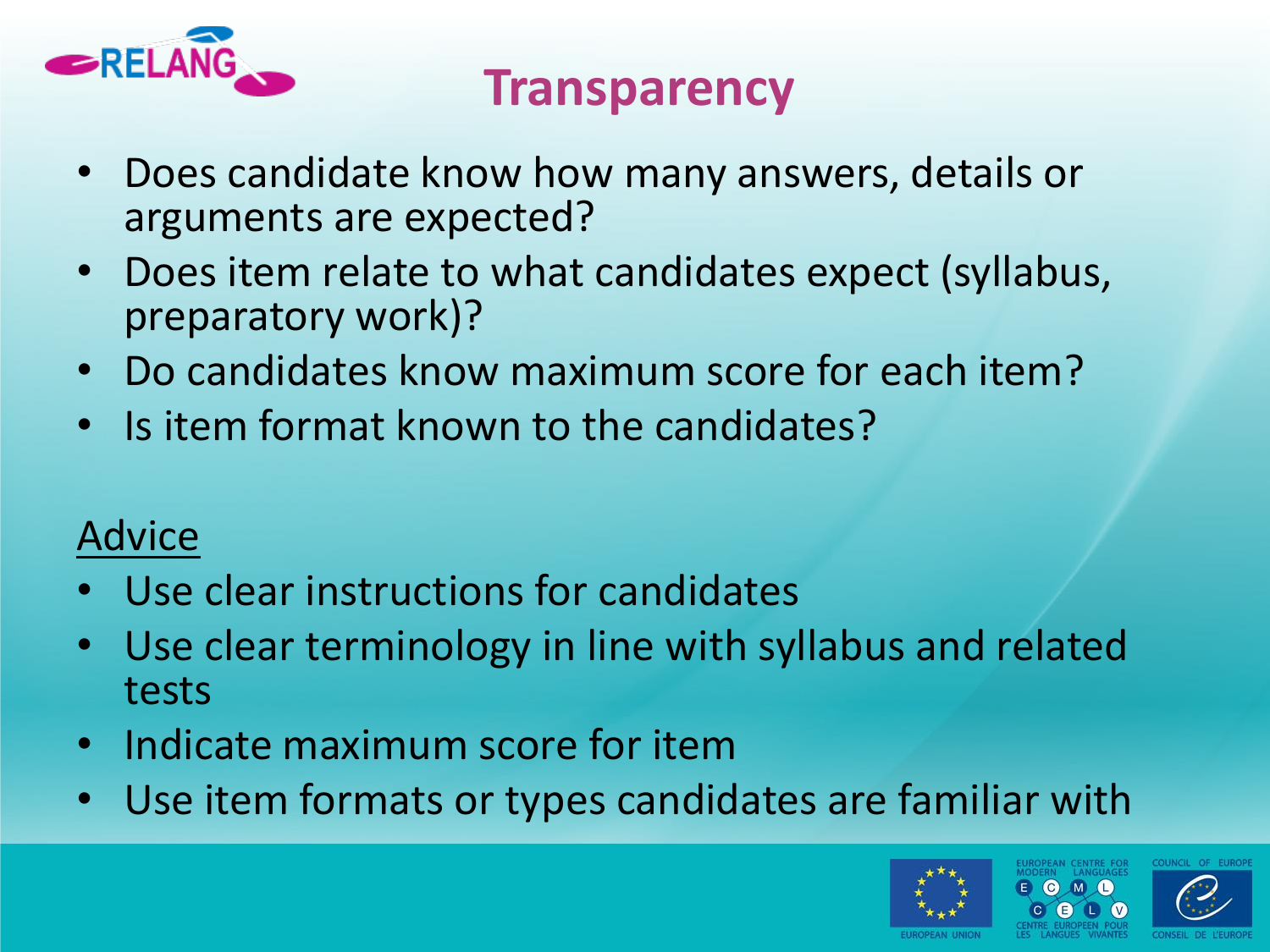

# **Efficiency**

• Is all relevant information presented in the most efficient way (time needed, introductory information, length or complexity of answer)?

- Limit stimulus material
- Avoid unnecessary scanning of text by candidates



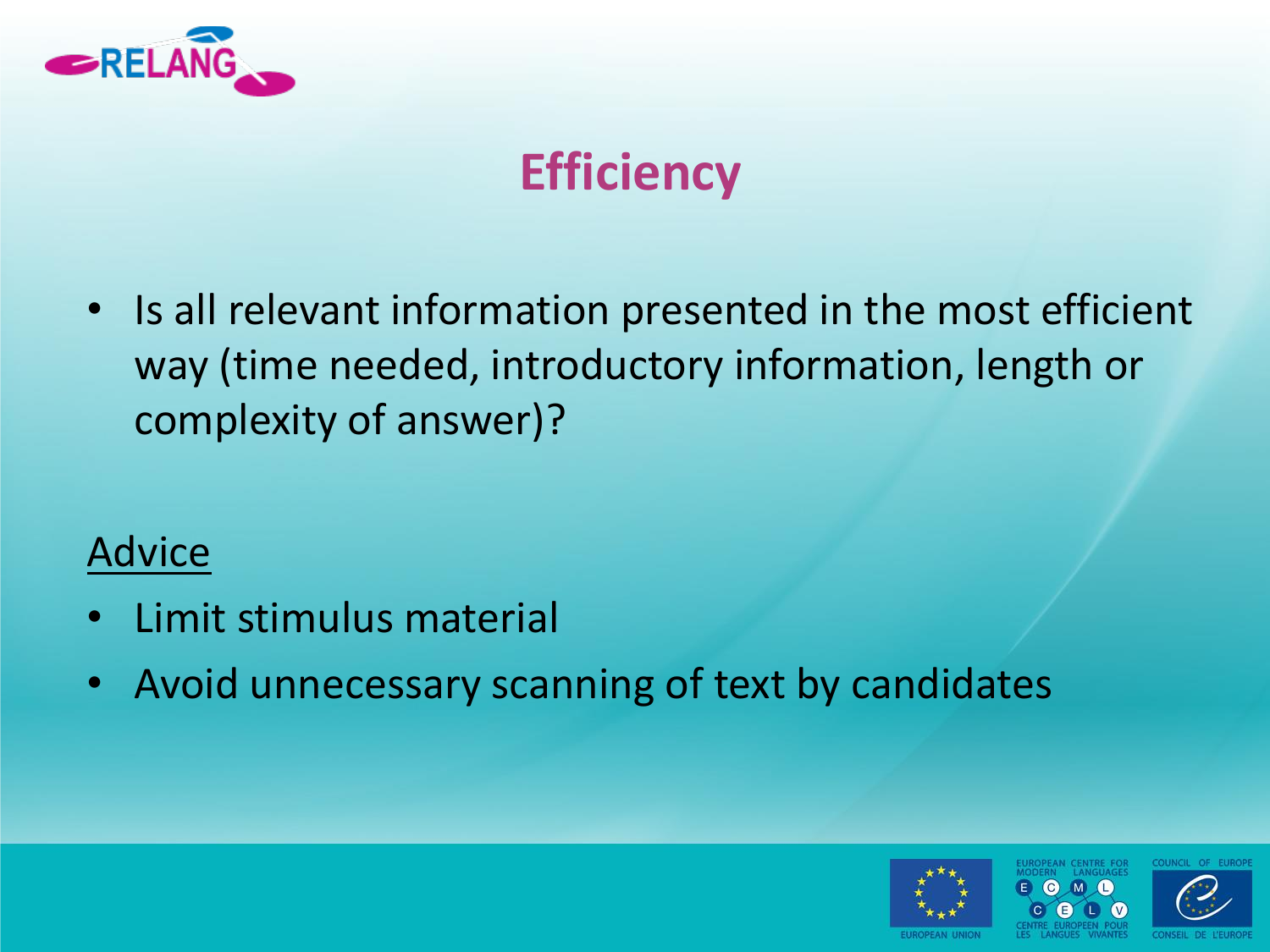

### **Language use**

• Is language used compatible with candidates' level of language competence?

- Use short sentences
- Use a limited number of standardised words for questions: *How, When, Why etc.*
- Do not use unnecessary negative or extreme formulations



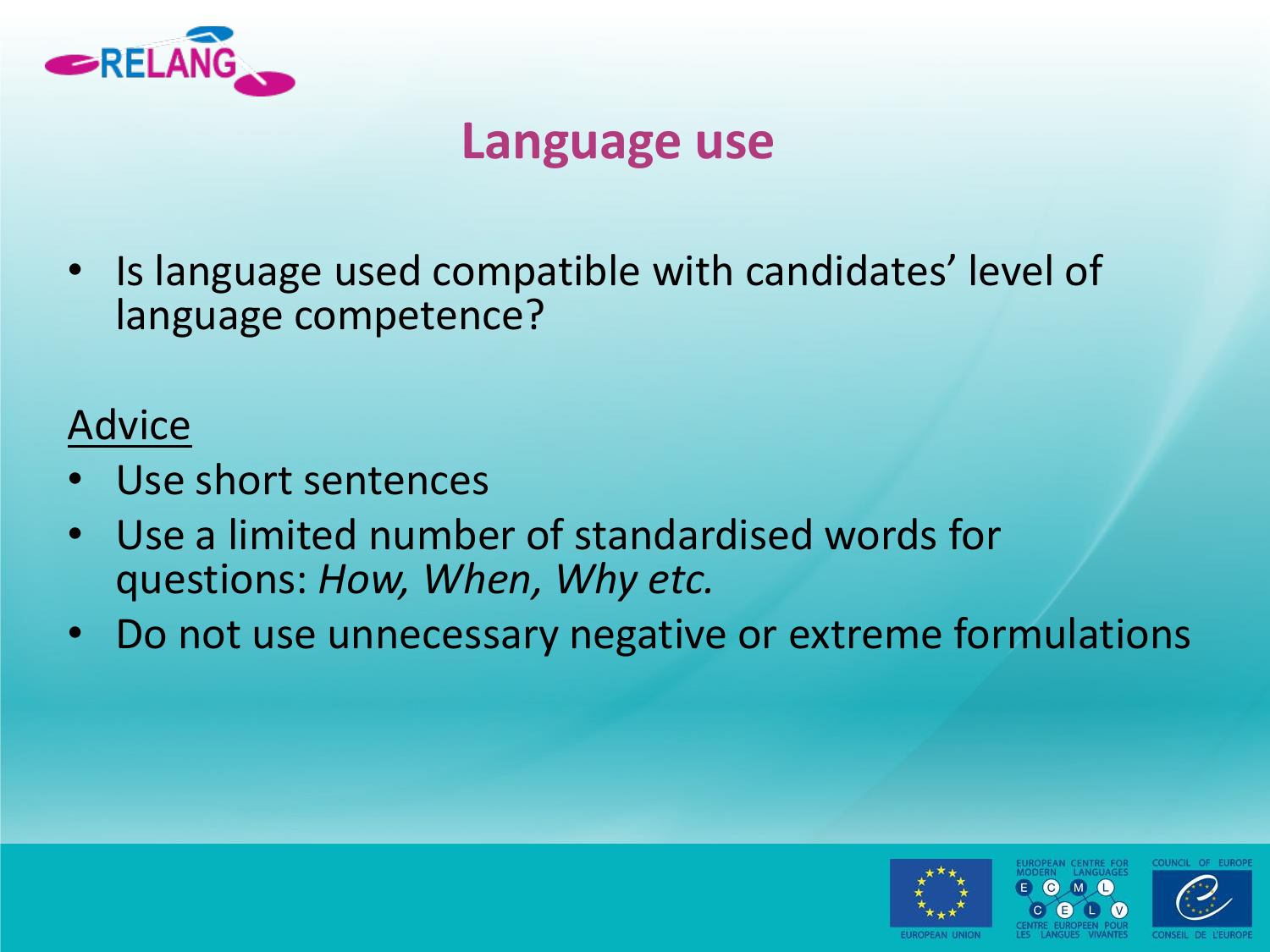

### **Lay-out**

Does lay-out support test?

- Make use of one lay-out format
- Make sure questions and parts of questions are clearly identifiable
- Use clear numbering of questions (1, 2, 3, … Not: 1a, 1b, 2a …
- Use symbols according to rules / conventions
- Make sure all pictures, tables etc. are graphically correct
- Make sure references to pictures, tables, etc. are correct



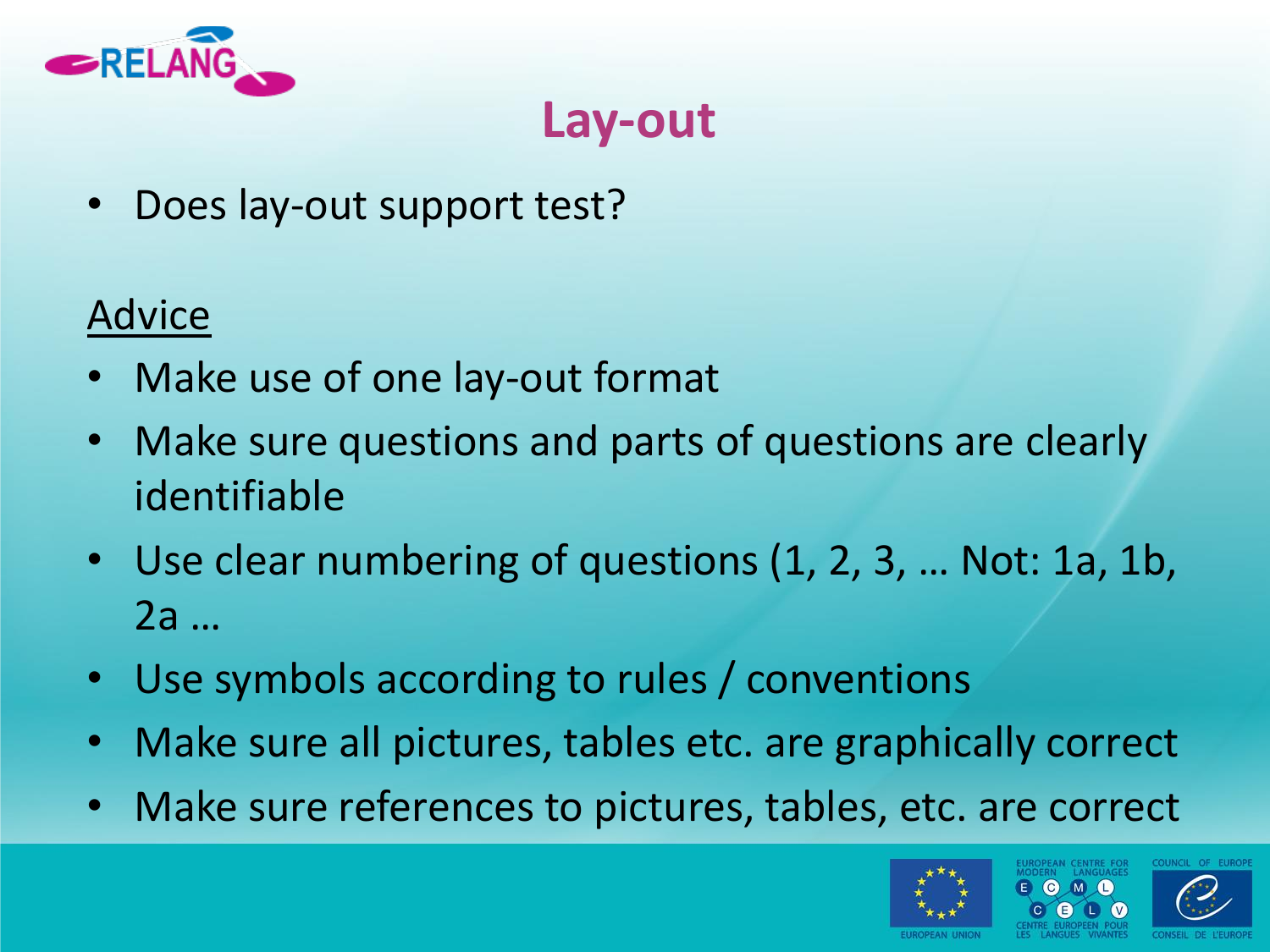

### **Constructing Multiple-choice items**

#### **Advantages**

- Easy to score
- Highly objective
- Low writing load (efficient)
- Higher reliability
- Broad content domain sampling
- Possibility of mechanical scoring
- Possibility of different versions

#### **Disadvantages**

- More difficult to test higher and creative skills & competencies
- Poor face validity
- Construction time-consuming and expensive
- No possibility for partially correct answers
- Negative backwash effect on teaching
- Demands reading skills
- Risk of guessing



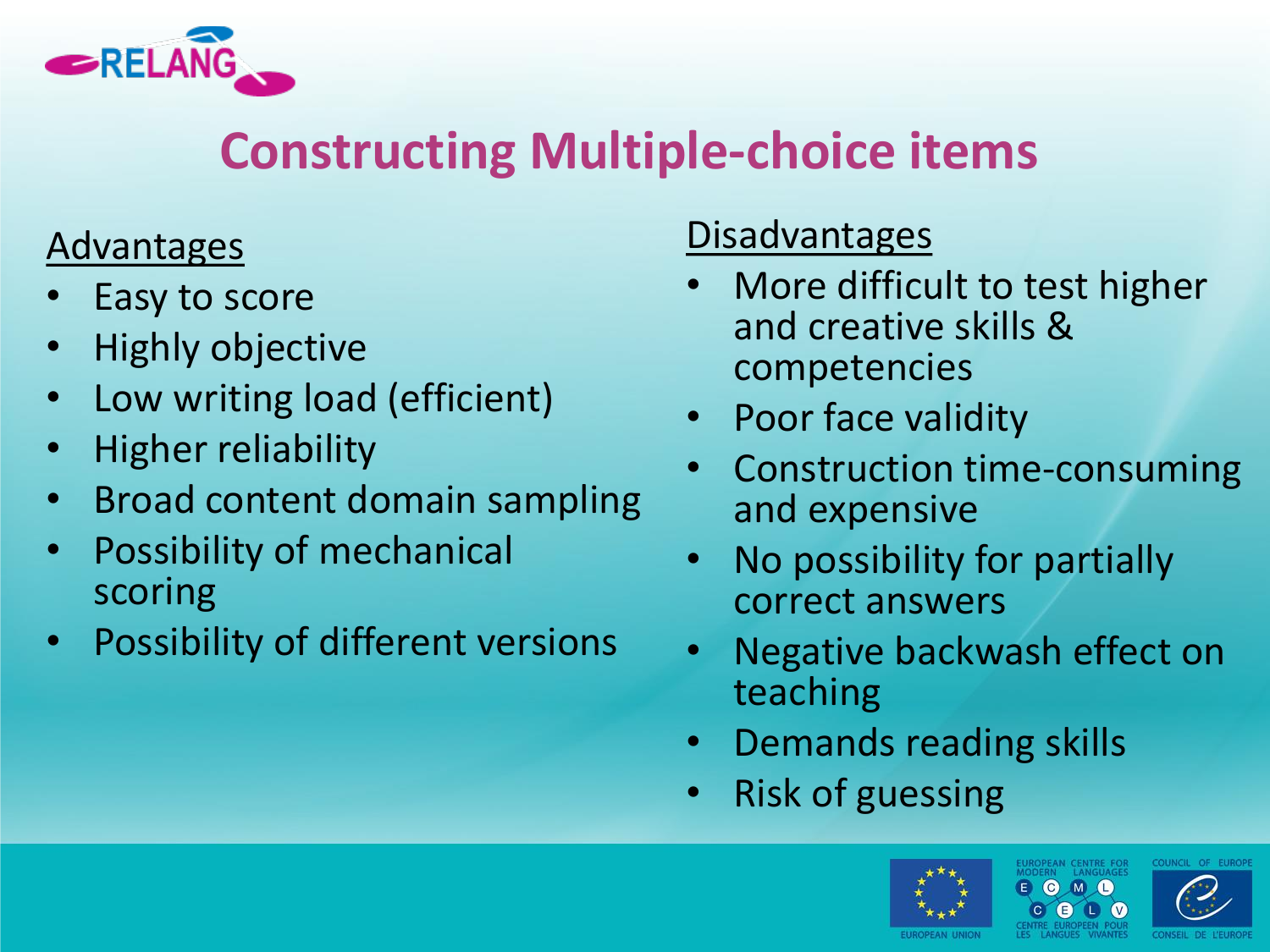

### **Characteristics of introduction and stem**

- The introduction
	- only contains relevant information
	- easy to read
	- concise
- The stem
	- *focuses* on a topic
	- preferably phrased as a question
	- avoids unnecessary searching by the candidate for relevant information



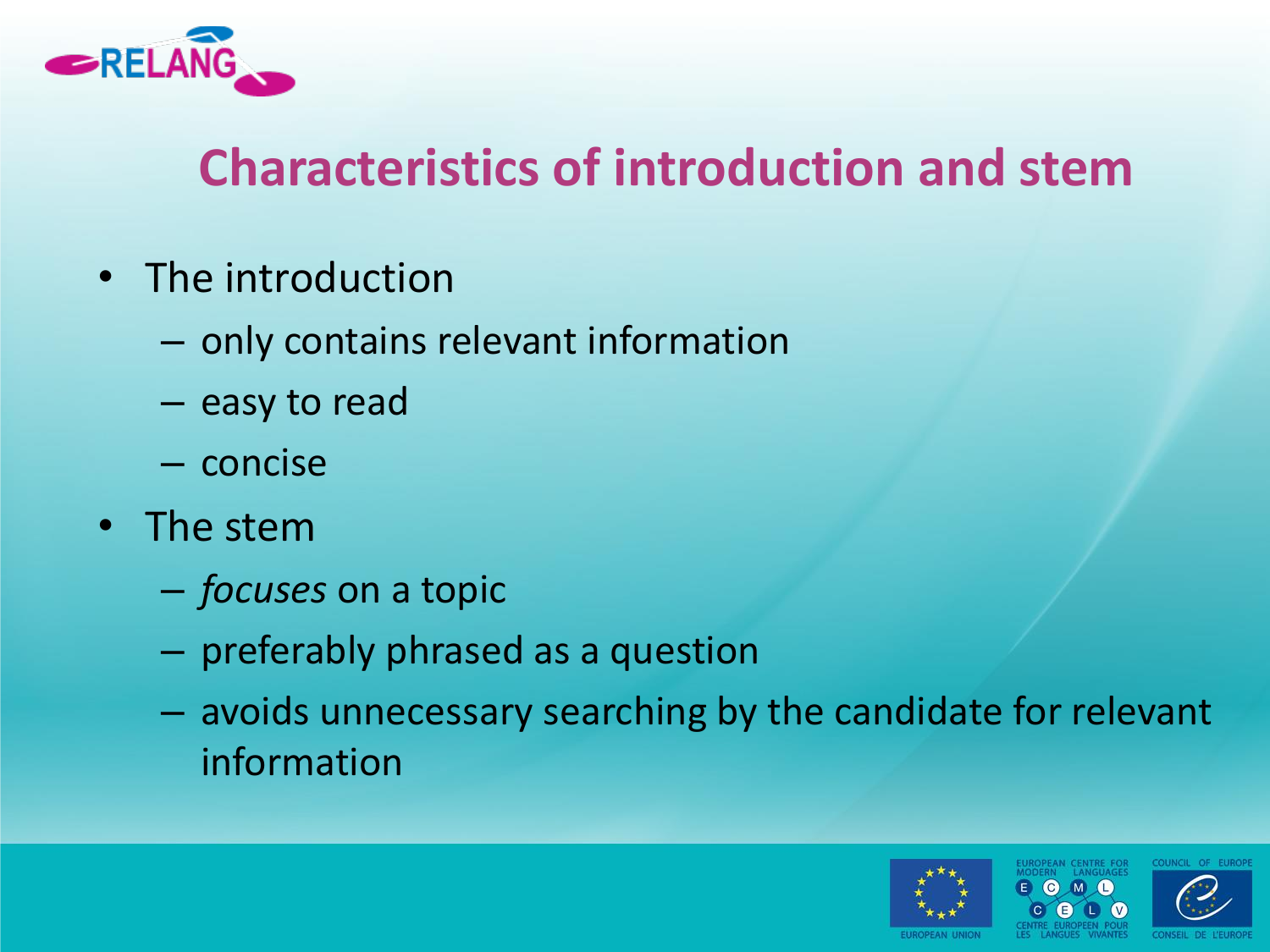

## **Characteristics of MC options**

- plausible and they exclude each other
- grammatically link up with the stem
- put in a logical or an alphabetical order
- do not repeat elements in text
- do not contain words like "always" or "never"
- do not stand out because of length, formulation, echo
- do not include clues to items in the same test
- (preferably) formulated in a positive way



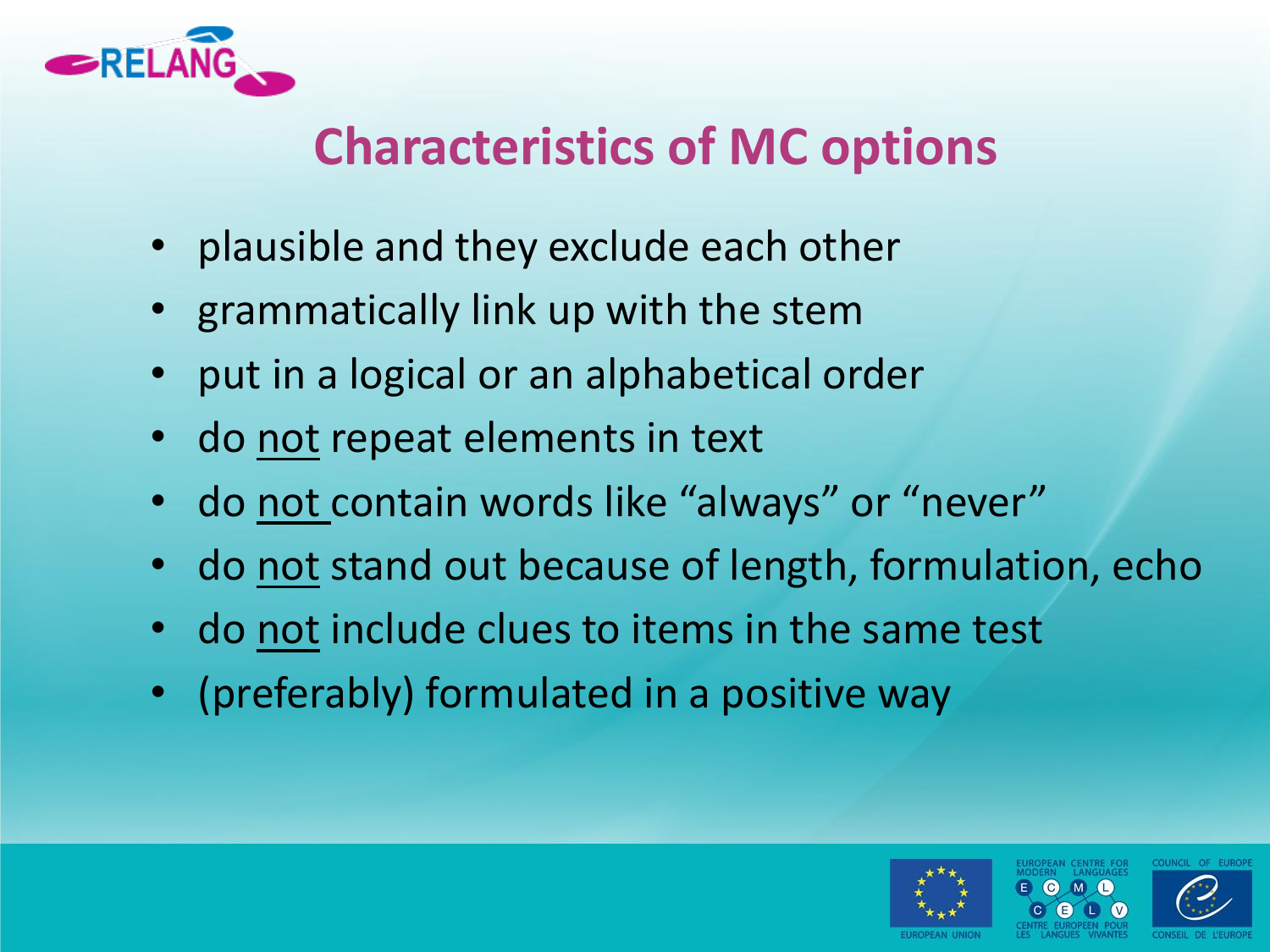

### **Characteristics of MC distractors**

- plausible for those who have not studied the text
- represent essential differences
- exclude each other (and the correct answer)
- in more or less the same format or phrasing as the correct answer





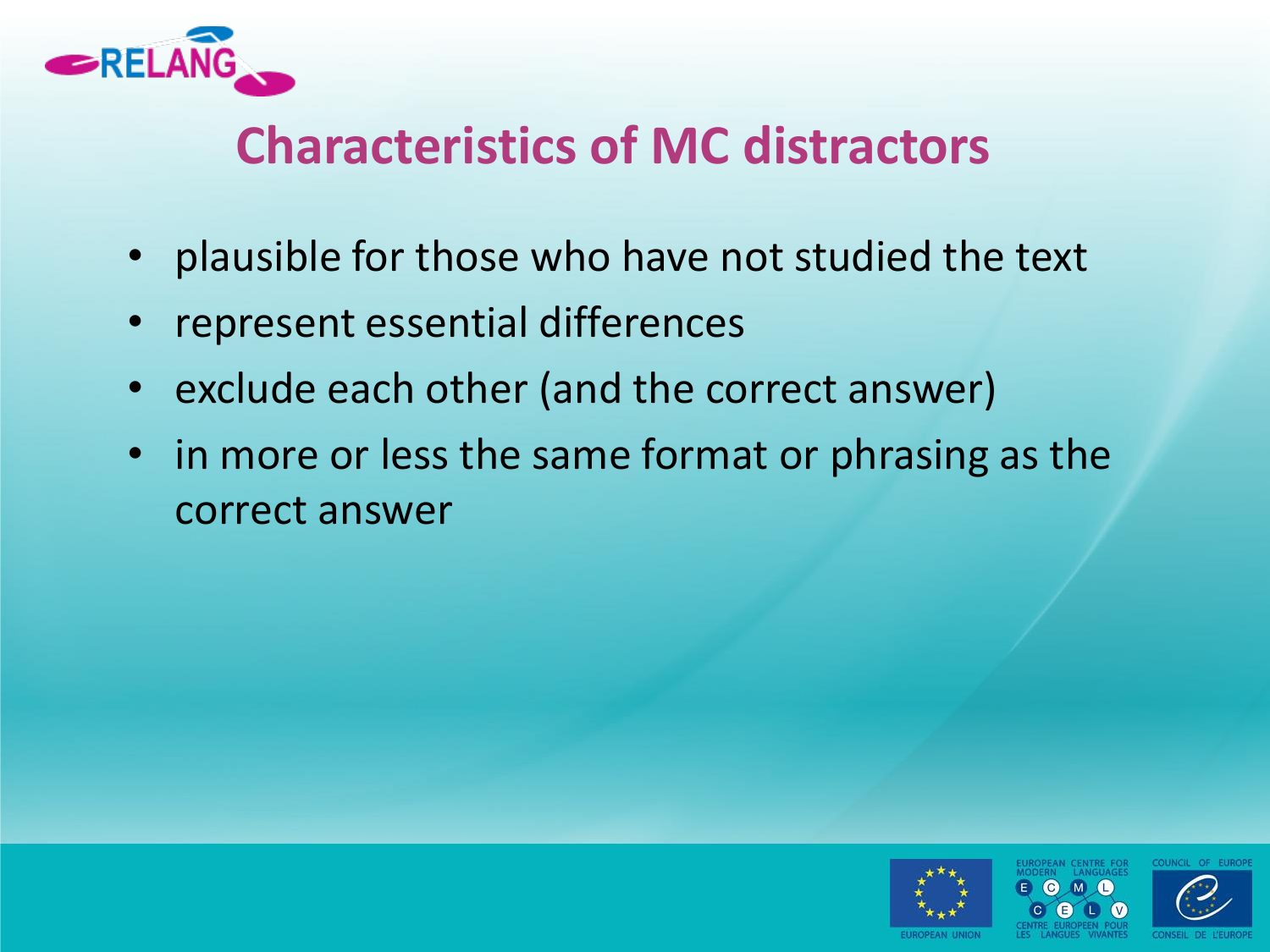

# **Matching**

- bringing together elements from two separate lists
- popular in tests of receptive skills
	- selecting correct phrase to complete unfinished sentences
	- choosing from a list (e.g. a book) to suit particular requirements

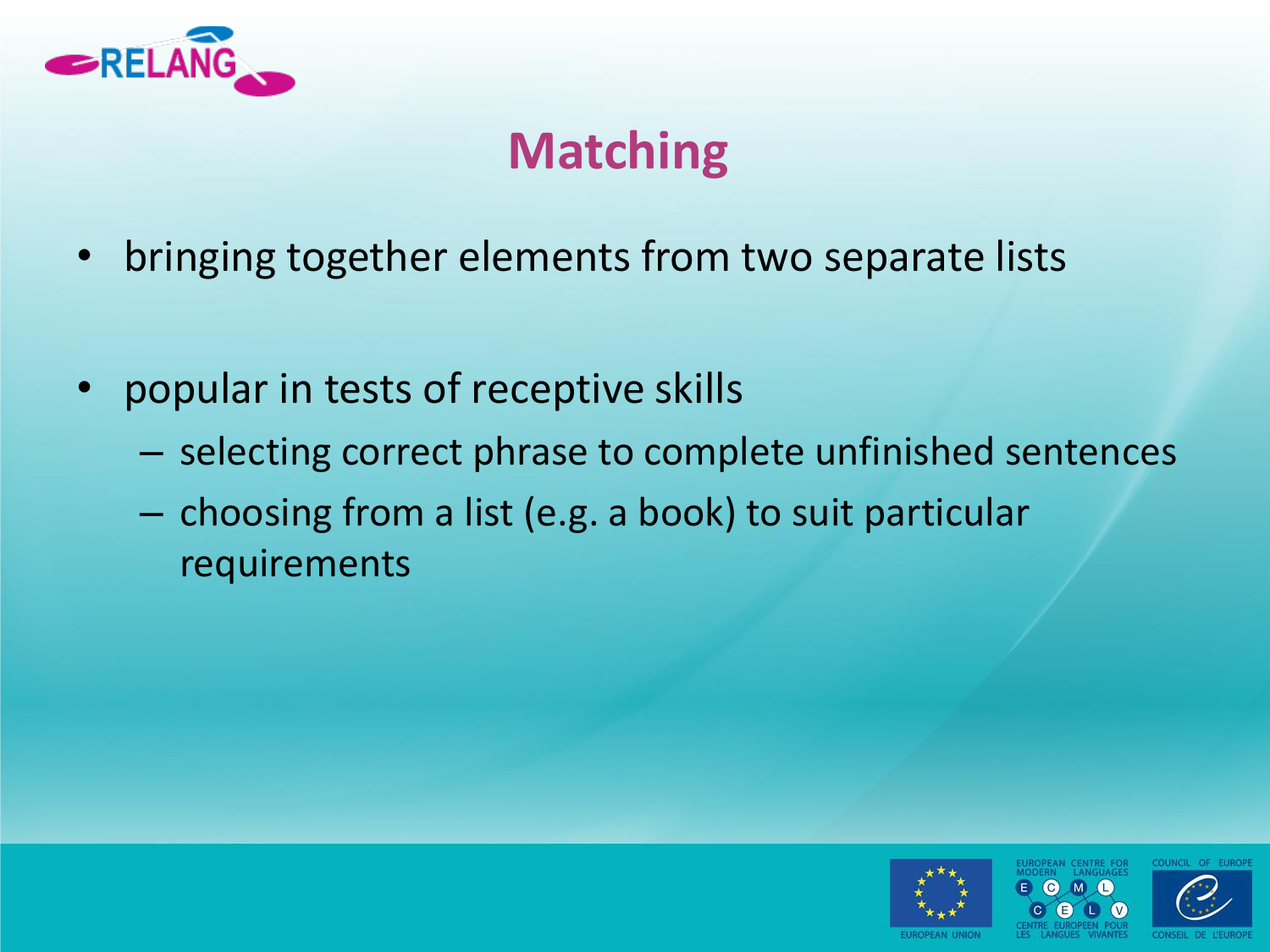

### **Constructing Open-ended Items**

#### **Advantages**

- Suitable for productive and creative skills & competencies
- Possibility for partially correct answers
- Possibility for several correct answers (!)
- High acceptability

#### **Disadvantages**

- Difficult to achieve high reliability in interpretation of correct answers
- Scoring can be inefficient
- Clarity of formulation of question time-consuming
- Time consuming for both candidate and marker



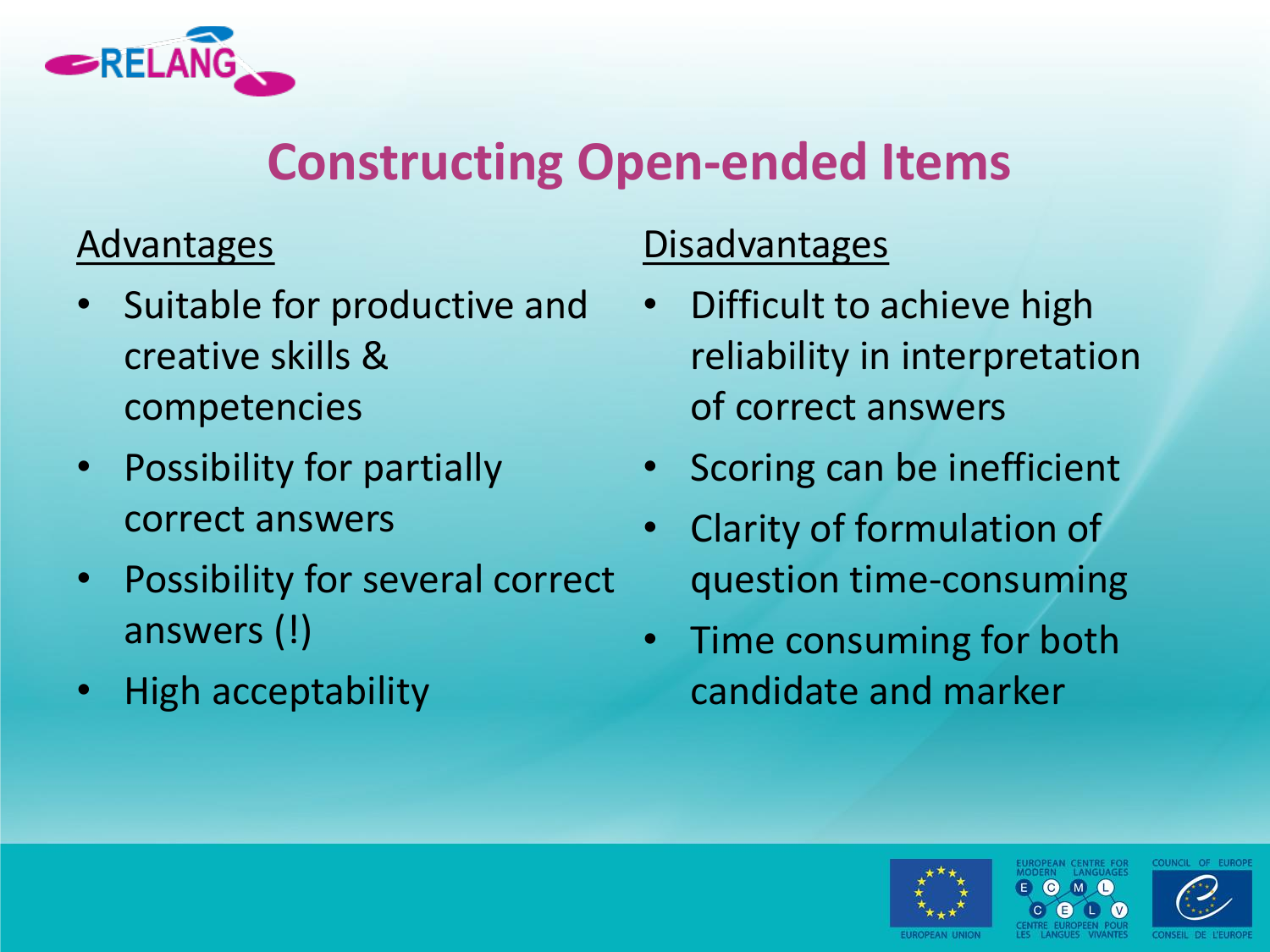

### **Format of Open-ended Tests**

- Test paper (questions, tasks or assignments)
	- Short answer
	- Gap-filling or completion
	- Long answer
	- Essay
- Scoring instructions